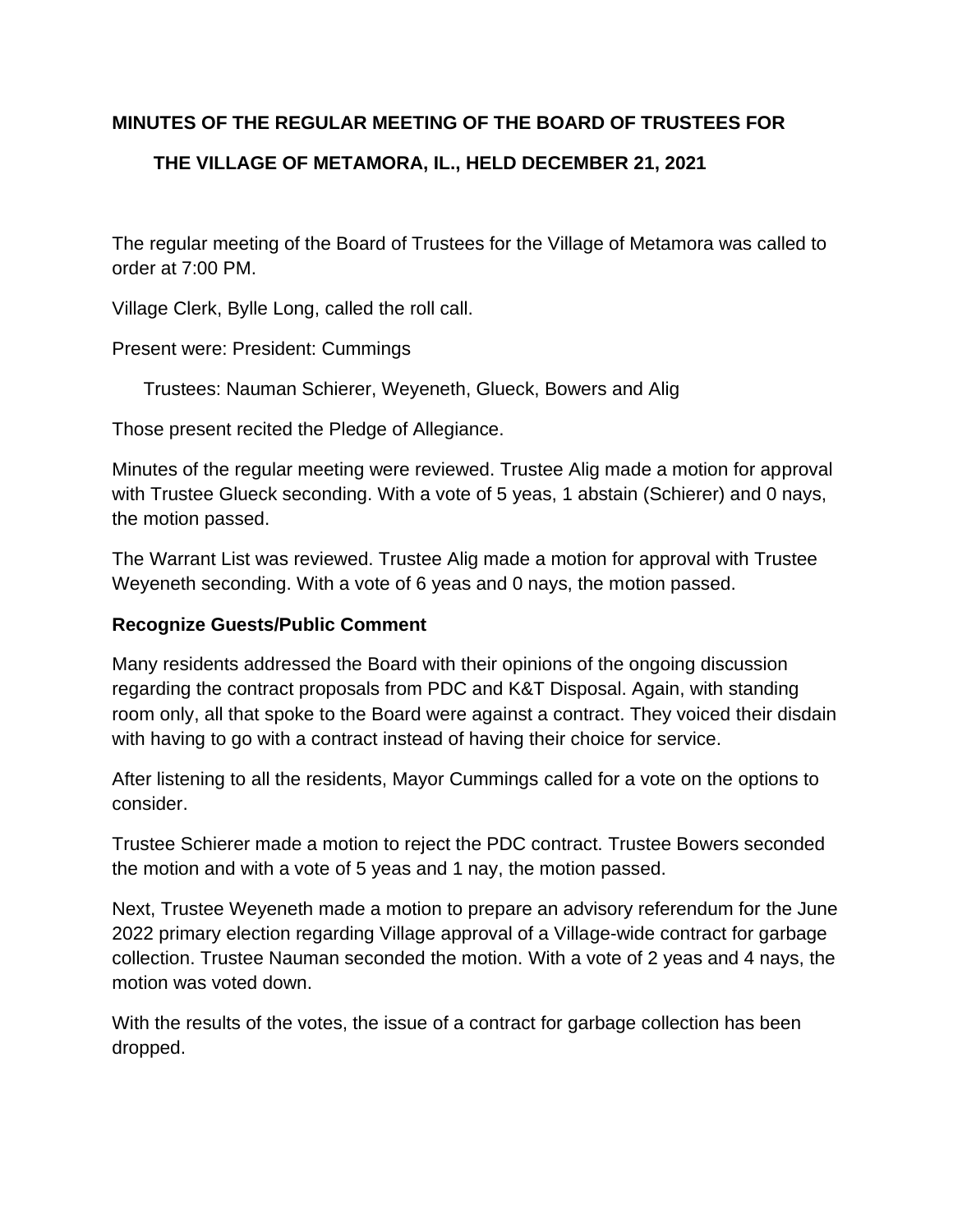## **Mayor's Report**

Mayor Cummings spoke of the need for more volunteer firemen. He said eventually the Village will probably find it necessary to hire full-time firemen. This is something for the Village to keep in mind for the future.

Trustee Schierer suggested a notice should be put on the website and our Facebook page asking for volunteers for the fire department.

Next, the plans for the new firehouse are still being drawn up with changes being made as ideas and necessities are established.

### **Attorney's Report**

Attorney Brunton gave updates:

- 1. 2021 Tax Levy has been filed at the courthouse.
- 2. Lease renewal for farmland to be signed before January 2022

### **Engineer's Report**

Bob Kolhaus, Farnsworth Engineering, gave updates on the following:

- 1. RLF Funding Program & Niles St. Watermain Project
- 2. County DCEO ADA Bathroom Project in Village Hall
- 3. Washington St Sidewalk
- 4. Fire Station Roof
- 5. Demo of Niles St House

### **Treasurer's Report**

Treasurer Garber gave the following report:

CASH BALANCES

Cash balances as of November 30, 2021, decreased \$34,616 at a .53% decrease from October 31, 2021.

### MAJOR RECEIPTS

| State of Illinois       | \$87,498 |
|-------------------------|----------|
| <b>Motor Fuel Taxes</b> | \$11,580 |
| <b>CDBG RLF</b>         | \$30,852 |
| <b>Woodford County</b>  | \$31,496 |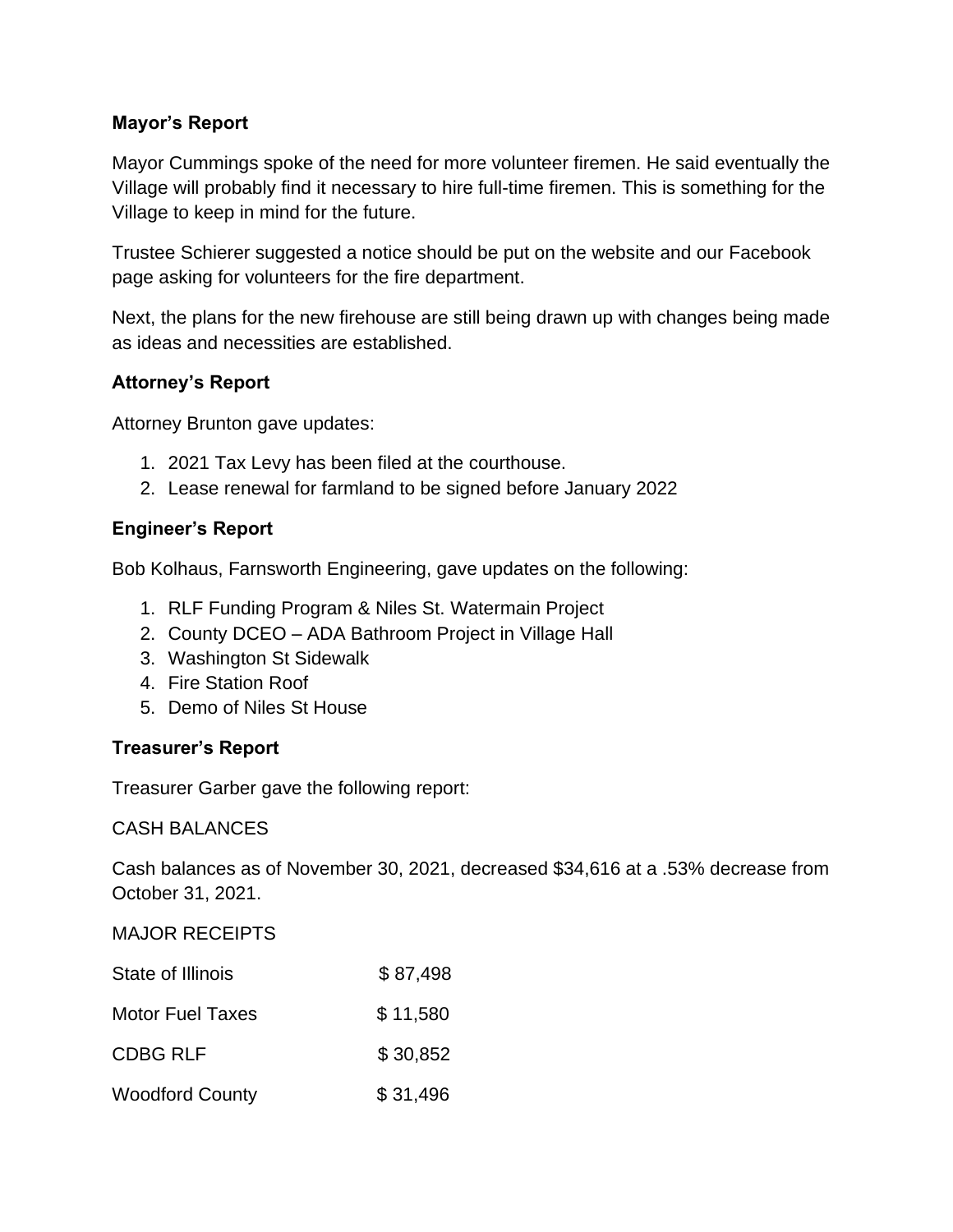### MAJOR DISBURSEMENTS

| <b>Blue Cross Blue Shield</b>    | \$11,150 |
|----------------------------------|----------|
| <b>IEPA</b>                      | \$98,284 |
| <b>Brenntag Mid-South</b>        | \$12,154 |
| <b>Fred Scheper Concrete</b>     | \$15,982 |
| <b>Heart Technologies</b>        | \$16,225 |
| <b>Steffens 3-D Construction</b> | \$19,584 |

### INVESTMENTS

Funds were invested during the month of November, 2021, in the Money Market at Commerce Bank earning interest at .05%. The Insured Cash Sweep Account earned interest at .25% and the Goldfield State Bank Money Market earned interest at .099% for the month of November, 2021.

### **Public Works Department**

Trustee Nauman made a motion to approve a job quote from Illinois Oil Marketing in the amount of \$4086.00 to repair the gas pumps. Trustee Schierer seconded the motion and with a vote of 6 yeas and 0 nays, the motion passed.

Trustee Nauman said he had quotes for installation of hand rails at the post office. He will put this on the agenda for the next meeting for approval.

### **Police/Fire/ESD**

There was no report.

### **Finance/Economic Development**

Trustee Weyeneth said the Village received a bonus check in the amount of \$2025.00 from Bachman Farms, who rent the farm ground on the east edge of town because crops were so good this year. This increased our rent by \$15.00 per acre.

### **Old Business**

There was none.